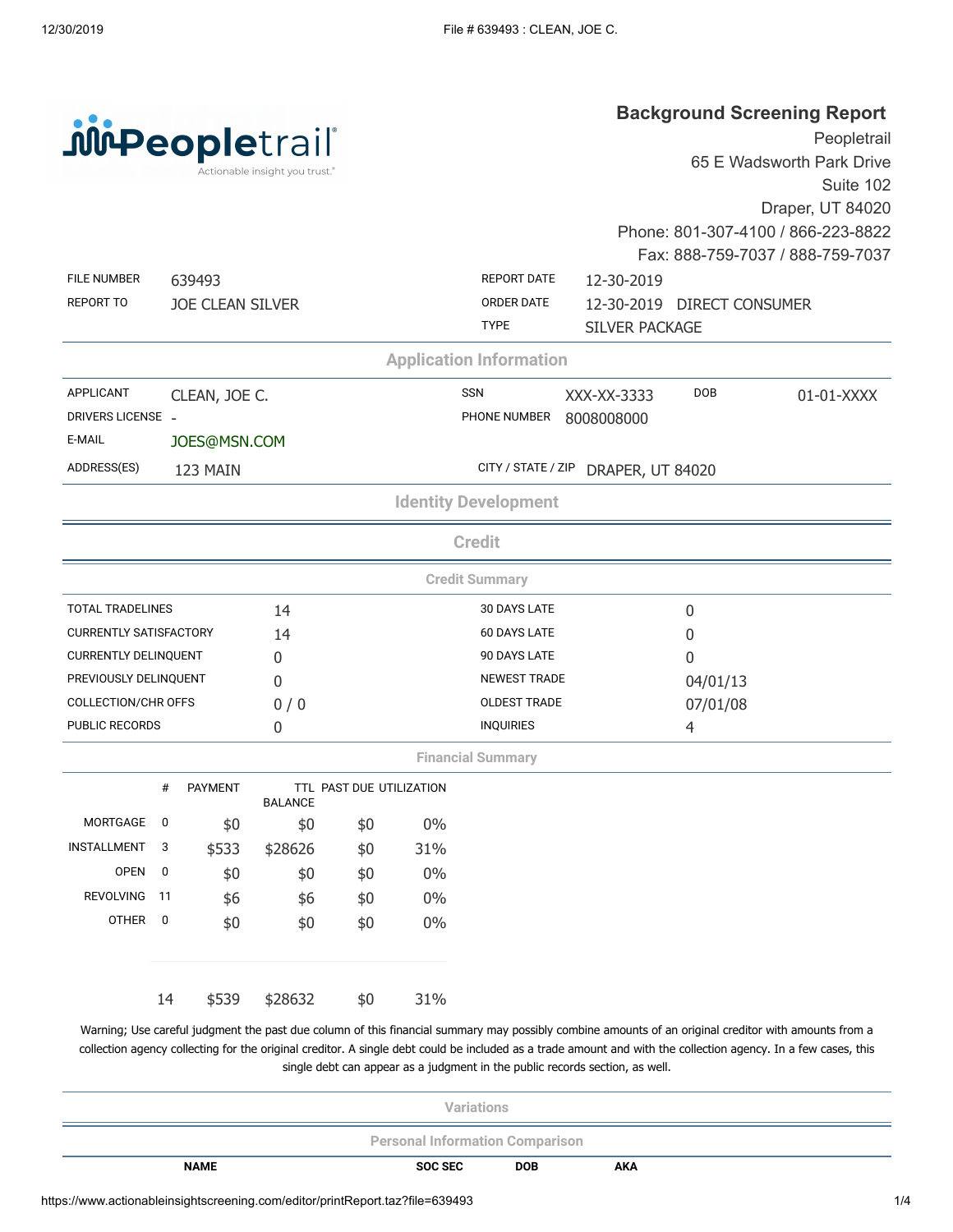| 12/30/2019 |
|------------|
|            |

| 12/30/2019                                                                                       |                                                                                                                                                                                                                                       |                                                                       |                              |                                              | File # 639493 : CLEAN, JOE C.       |                |                                 |                                        |                      |                                                 |             |
|--------------------------------------------------------------------------------------------------|---------------------------------------------------------------------------------------------------------------------------------------------------------------------------------------------------------------------------------------|-----------------------------------------------------------------------|------------------------------|----------------------------------------------|-------------------------------------|----------------|---------------------------------|----------------------------------------|----------------------|-------------------------------------------------|-------------|
| APPLICANT<br>TU                                                                                  | CLEAN, JOE C<br>KLEEN, JOSEPH B                                                                                                                                                                                                       |                                                                       | <b>MATCH</b><br><b>MATCH</b> |                                              | XXX-XX-3333 01/01/XXXX<br>06/01/XX  | KLEEN, JOEY, B |                                 | <b>JOSEPH B KLEEN</b><br>DOB: 06/06/76 |                      |                                                 |             |
|                                                                                                  |                                                                                                                                                                                                                                       |                                                                       |                              | <b>Address Comparison</b>                    |                                     |                |                                 |                                        |                      |                                                 |             |
| APPLICANT<br><b>APPLICANT</b>                                                                    | <b>ADDRESS</b><br>2600 N 120TH CIR, OMAHA, NE 68120<br>TU<br>7144 S JAMACHA RD, IBERIA, MO 65486<br>TU                                                                                                                                | 2600 N 120TH CIR DOUGLAS, NE 68120                                    |                              |                                              |                                     |                |                                 |                                        |                      | <b>REPORTED</b><br>04/25/13<br>201907<br>201812 |             |
|                                                                                                  |                                                                                                                                                                                                                                       |                                                                       |                              | <b>Employment Comparison</b>                 |                                     |                |                                 |                                        |                      |                                                 |             |
| APPLICANT                                                                                        | <b>COMPANY</b><br><b>FLETCHER MOTORCARS</b><br>TU                                                                                                                                                                                     |                                                                       |                              |                                              | <b>POSITION</b><br><b>CAR SALES</b> |                |                                 |                                        |                      | <b>REPORTED</b>                                 |             |
|                                                                                                  |                                                                                                                                                                                                                                       |                                                                       |                              | <b>Credit Bureau Report</b>                  |                                     |                |                                 |                                        |                      |                                                 |             |
|                                                                                                  |                                                                                                                                                                                                                                       |                                                                       |                              | <b>Scores</b>                                |                                     |                |                                 |                                        |                      |                                                 |             |
| 741 - TRANSUNION/FICO CLASSIC (98)<br>- LENGTH OF TIME ACCOUNTS HAVE BEEN ESTABLISHED (CODE 014) | LENGTH OF TIME REVOLVING ACCOUNTS HAVE BEEN ESTABLISHED (CODE 012)<br>TOO MANY INQUIRIES LAST 12 MONTHS (CODE 008)<br>TIME SINCE MOST RECENT ACCOUNT OPENING IS TOO SHORT (CODE 030)<br>INQUIRIES IMPACTED THE CREDIT SCORE (CODE FA) |                                                                       |                              | <b>JOSEPH KLEEN</b><br><b>Credit History</b> | XXX-XX-3333                         |                |                                 |                                        |                      |                                                 |             |
|                                                                                                  |                                                                                                                                                                                                                                       |                                                                       |                              |                                              |                                     |                |                                 | <b>HISTORICAL</b>                      |                      |                                                 |             |
| <b>CREDITOR</b>                                                                                  | <b>OPENING</b><br><b>DATE</b>                                                                                                                                                                                                         | <b>REPORTED</b><br><b>DATE</b><br><b>DLA</b>                          | <b>HIGH</b><br><b>CREDIT</b> | <b>BALANCE</b>                               | <b>PAST DUE</b><br><b>AMOUNT</b>    |                | <b>TIMES</b><br><b>PAST DUE</b> |                                        | <b>TYPE</b>          | <b>PRESENT</b><br><b>STATUS</b>                 | $\mathbf c$ |
|                                                                                                  | <b>MONTHS</b><br><b>REVIEWED</b>                                                                                                                                                                                                      |                                                                       |                              |                                              |                                     |                |                                 | $30, 60, 90+$                          | <b>TERMS</b>         |                                                 |             |
| <b>USAA FED SVG</b>                                                                              | 07/01/12<br>08                                                                                                                                                                                                                        | 03/01/13<br>201907<br><b>Remarks: COLLATERAL: 2005 TOYOTA 4RUNNER</b> | \$31206                      | \$28626                                      | \$0                                 | $\mathbf 0$    | $\mathbf 0$                     | $\overline{0}$                         | <b>AUTO</b><br>\$533 | <b>AS AGREED</b>                                | B           |
| <b>CHASE</b>                                                                                     | 09/01/12                                                                                                                                                                                                                              | 03/01/13                                                              | \$4000                       | \$6                                          | \$0                                 | 0              | $\mathbf 0$                     | $\overline{0}$                         | <b>REV</b>           | <b>AS AGREED</b>                                |             |
|                                                                                                  | 05                                                                                                                                                                                                                                    | 201907                                                                |                              |                                              |                                     |                |                                 |                                        | MIN \$6              |                                                 | B           |
| ASSOC/CITI                                                                                       | 07/01/08<br>48                                                                                                                                                                                                                        | 03/01/13<br>201907                                                    | \$1800                       | \$0                                          | \$0                                 | $\mathbf 0$    | $\pmb{0}$                       | $\overline{0}$                         | <b>REV</b><br>\$0    | <b>AS AGREED</b>                                |             |
| <b>BEALLS</b>                                                                                    | 11/01/12<br>01                                                                                                                                                                                                                        | 11/01/12<br>201906                                                    | \$1000                       | \$0                                          | \$0                                 | $\mathbf 0$    | $\boldsymbol{0}$                | $\overline{0}$                         | <b>REV</b><br>\$0    | <b>AS AGREED</b>                                | B           |
| <b>CATO</b>                                                                                      | 04/01/09<br>28<br><b>Remarks: CLOSED</b>                                                                                                                                                                                              | 10/01/11<br>201905                                                    | \$200                        | \$0                                          | \$0                                 | $\overline{0}$ | $\pmb{0}$                       | $\overline{0}$                         | <b>REV</b><br>\$0    | <b>AS AGREED</b>                                | B           |
| <b>CITI</b>                                                                                      | 04/01/13                                                                                                                                                                                                                              | 04/01/13                                                              | \$2300                       | \$0                                          | \$0                                 |                |                                 |                                        | <b>REV</b><br>\$0    | <b>AS AGREED</b>                                | B           |
| <b>DISCOVER FIN</b>                                                                              | 05/01/10<br>34                                                                                                                                                                                                                        | 04/01/13                                                              | \$7500                       | \$0                                          | \$0                                 | $\overline{0}$ | 0                               | $\overline{0}$                         | <b>REV</b><br>\$0    | <b>AS AGREED</b>                                | B           |
|                                                                                                  |                                                                                                                                                                                                                                       | <b>Remarks: ACCOUNT CLOSED BY CONSUMER</b>                            |                              |                                              |                                     |                |                                 |                                        |                      |                                                 |             |
| GEMB/JCP                                                                                         | 01/01/10<br>38                                                                                                                                                                                                                        | 04/01/13<br>201905                                                    | \$500                        | \$0                                          | \$0                                 | $\pmb{0}$      | $\boldsymbol{0}$                | $\overline{0}$                         | <b>REV</b><br>\$0    | <b>AS AGREED</b>                                | B           |
| GEMB/OLDNAVY                                                                                     | 02/01/12<br>14                                                                                                                                                                                                                        | 04/01/13<br>201905                                                    | \$1200                       | \$0                                          | \$0                                 | $\mathbf 0$    | $\boldsymbol{0}$                | $\overline{0}$                         | <b>REV</b><br>\$0    | <b>AS AGREED</b>                                | B           |
| <b>HSBC/MCRAES</b>                                                                               | 07/01/09<br>33                                                                                                                                                                                                                        | 02/01/13<br>201905                                                    | \$900                        | \$0                                          | \$0                                 | $\mathbf 0$    | $\pmb{0}$                       | $\overline{0}$                         | <b>REV</b><br>\$0    | <b>AS AGREED</b>                                |             |
| <b>MBNA AMERICA</b>                                                                              | 04/01/13                                                                                                                                                                                                                              | 04/01/13                                                              | \$7500                       | \$0                                          | \$0                                 |                |                                 |                                        | <b>REV</b><br>\$0    | <b>AS AGREED</b>                                | B           |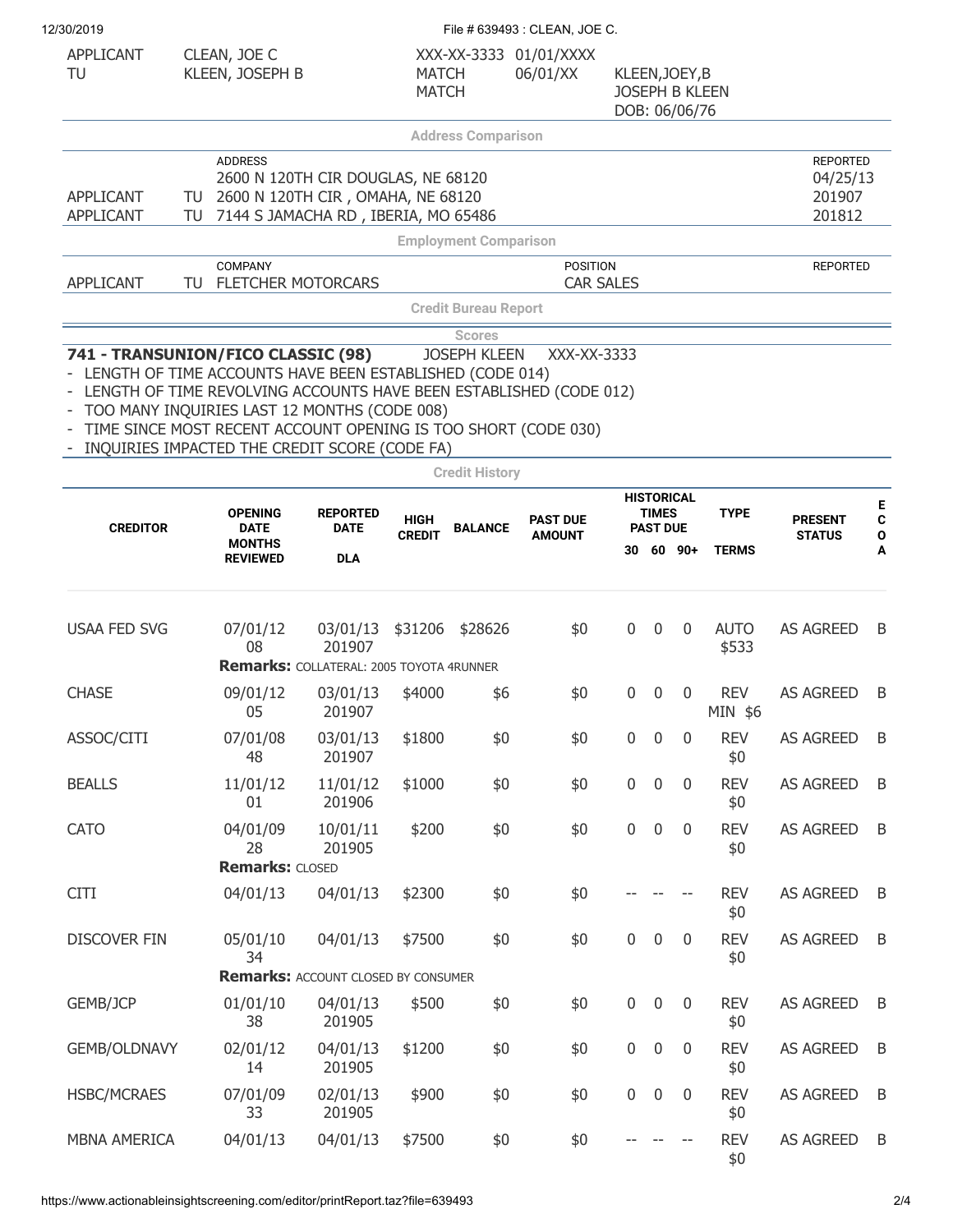| 12/30/2019                                                                                            |                                                                                                       |                                                                   |                                                                      |                            | File # 639493 : CLEAN, JOE C.                                                |              |             |                |                         |                            |   |
|-------------------------------------------------------------------------------------------------------|-------------------------------------------------------------------------------------------------------|-------------------------------------------------------------------|----------------------------------------------------------------------|----------------------------|------------------------------------------------------------------------------|--------------|-------------|----------------|-------------------------|----------------------------|---|
| <b>NBGL-MCRAES</b>                                                                                    | 07/01/09<br>09                                                                                        | 05/01/10<br>201905<br><b>Remarks: PURCHASED BY ANOTHER LENDER</b> | \$900                                                                | \$0                        | \$0                                                                          | $\mathbf{0}$ | $\mathbf 0$ | $\mathbf{0}$   | <b>REV</b><br>\$0       | <b>AS AGREED</b>           | B |
| <b>TOYOTA MTR</b>                                                                                     | 07/01/12<br>01<br><b>Remarks: CLOSED</b>                                                              | 08/01/12<br>201905                                                | \$30973                                                              | \$0                        | \$0                                                                          | $\mathbf 0$  | $\mathbf 0$ | $\overline{0}$ | <b>AUTO</b><br>72 \$0   | <b>AS AGREED</b>           | B |
| <b>VERIZON SW</b>                                                                                     | 09/01/12                                                                                              | 03/01/13<br>201905                                                | \$0                                                                  | \$0                        | \$0                                                                          |              |             |                | <b>INST</b><br>\$0      | <b>AS AGREED</b>           | B |
|                                                                                                       |                                                                                                       | <b>Remarks: UTILITY COMPANY</b>                                   |                                                                      |                            |                                                                              |              |             |                |                         |                            |   |
|                                                                                                       | ECOA KEY: B = BORROWER; C = CO-BORROWER; S = SHARED; J = JOINT; U = UNDESIGNATED; A = AUTHORIZED USER |                                                                   |                                                                      |                            |                                                                              |              |             |                |                         |                            |   |
|                                                                                                       |                                                                                                       |                                                                   |                                                                      | <b>Public Records</b>      |                                                                              |              |             |                |                         |                            |   |
|                                                                                                       |                                                                                                       |                                                                   | NO PUBLIC RECORDS DEVELOPED                                          |                            |                                                                              |              |             |                |                         |                            |   |
| <b>CREDITOR</b>                                                                                       |                                                                                                       | <b>INQUIRY TYPE</b>                                               | <b>DATE</b>                                                          | <b>Prior Inquiries</b>     | <b>SRC</b>                                                                   |              |             |                | <b>KIND OF BUSINESS</b> | <b>ECOA</b>                |   |
| <b>CHASE CREDIT</b>                                                                                   |                                                                                                       | <b>ALL</b>                                                        | 04/20/19                                                             |                            | TU                                                                           |              |             |                |                         |                            |   |
| <b>CITI</b>                                                                                           |                                                                                                       | <b>ALL</b>                                                        | 03/15/19                                                             |                            | TU                                                                           |              |             |                |                         |                            |   |
| FIRST USA NA                                                                                          |                                                                                                       | <b>ALL</b>                                                        | 09/22/18                                                             |                            | TU                                                                           |              |             |                |                         |                            |   |
| <b>CARLOCK TOYO</b>                                                                                   |                                                                                                       | <b>ALL</b>                                                        | 07/05/18                                                             |                            | TU                                                                           |              |             |                |                         |                            |   |
|                                                                                                       |                                                                                                       |                                                                   |                                                                      | <b>Repository Remarks</b>  |                                                                              |              |             |                |                         |                            |   |
|                                                                                                       |                                                                                                       |                                                                   | NO REPOSITORY REMARKS DEVELOPED                                      | <b>Source Information</b>  |                                                                              |              |             |                |                         |                            |   |
|                                                                                                       |                                                                                                       |                                                                   |                                                                      |                            |                                                                              |              |             |                |                         |                            |   |
| <b>CREDITOR</b>                                                                                       |                                                                                                       | SUB CODE                                                          | <b>ADDRESS</b>                                                       | <b>Creditors</b>           |                                                                              |              |             |                |                         | <b>PHONE</b>               |   |
| ASSOC/CITI                                                                                            |                                                                                                       | B 0282E001                                                        |                                                                      |                            | P O BOX 15687, WILMINGTON, DE 19850                                          |              |             |                |                         | 800-533-5600               |   |
| <b>CATO</b>                                                                                           |                                                                                                       | D 0479N007                                                        | P O BOX 34216 8100 DENMARK RD,<br>704-5567018<br>CHARLOTTE, NC 28234 |                            |                                                                              |              |             |                |                         |                            |   |
| <b>CHASE CREDIT</b>                                                                                   |                                                                                                       | R 06482329                                                        |                                                                      |                            | 6350 LAUREL CANYON 4TH FLR SUITE 450,<br>NORTH HOLLYWOO, CA 91606            |              |             |                |                         | 818-7626262                |   |
| <b>CITI</b><br>DISCOVER FINANCIAL SERVI                                                               |                                                                                                       | B 064DB002<br>B 09616003                                          |                                                                      |                            | POB 6241, SIOUX FALLS, SD 57117<br>POB 15316, WILMINGTON, DE 19850           |              |             |                |                         | 800-8430777                |   |
| <b>FUSA</b>                                                                                           |                                                                                                       | B 00006675                                                        |                                                                      |                            | THREE CHRISTINA 201 N. WALNUT ST,<br>WILMINGTON, DE 19801                    |              |             |                |                         | 000-0000000                |   |
| <b>MBNA AMERICA</b>                                                                                   |                                                                                                       | B 01597029                                                        |                                                                      |                            | POB 15026, WILMINGTON DE 19801                                               |              |             |                |                         |                            |   |
| <b>NBGL-MCRAES</b>                                                                                    |                                                                                                       | D 01429002                                                        |                                                                      |                            | P O BOX 10327, JACKSON, MS 39289                                             |              |             |                |                         | 601-9684293                |   |
| <b>OLD NAVY</b>                                                                                       |                                                                                                       | C 0235058G                                                        |                                                                      |                            | P.O. BOX 29116, SHAWNEE MISSIO, KS 66201                                     |              |             |                |                         | 877-222-6868               |   |
| <b>TOYOTA MTR</b><br><b>USAA FED SVG</b>                                                              |                                                                                                       | Q 04176175<br>B 0100A001                                          |                                                                      |                            | 8550 UNITED PLAZA, BATON ROUGE, LA 70809<br>POB 47504, SAN ANTONIO, TX 78265 |              |             |                |                         | 504-9296600<br>210-4982265 |   |
|                                                                                                       |                                                                                                       |                                                                   |                                                                      | <b>Submission Results</b>  |                                                                              |              |             |                |                         |                            |   |
| <b>APPLICANT</b>                                                                                      | <b>BUREAU</b>                                                                                         | <b>DATE</b>                                                       |                                                                      |                            | <b>RESULT</b>                                                                |              |             |                |                         |                            |   |
| <b>APPLICANT</b>                                                                                      | <b>TRANSUNION</b>                                                                                     |                                                                   | 07/01/19 08:59:17 AM                                                 | <b>Repository Referral</b> | <b>RECORD FOUND</b>                                                          |              |             |                |                         |                            |   |
| <b>TransUnion Consumer Relations</b>                                                                  |                                                                                                       |                                                                   |                                                                      |                            |                                                                              |              |             |                |                         |                            |   |
| www.transunion.com/myoptions<br>2 Baldwin Place<br>P.O. Box 1000<br>Chester, PA 19022<br>800-888-4213 |                                                                                                       |                                                                   |                                                                      |                            |                                                                              |              |             |                |                         |                            |   |
|                                                                                                       |                                                                                                       |                                                                   |                                                                      | <b>Comments</b>            |                                                                              |              |             |                |                         |                            |   |
|                                                                                                       |                                                                                                       |                                                                   |                                                                      |                            |                                                                              |              |             |                |                         |                            |   |
|                                                                                                       |                                                                                                       |                                                                   | *** End of Credit Report ***                                         |                            |                                                                              |              |             |                |                         |                            |   |
|                                                                                                       |                                                                                                       |                                                                   |                                                                      | Investigative              |                                                                              |              |             |                |                         |                            |   |